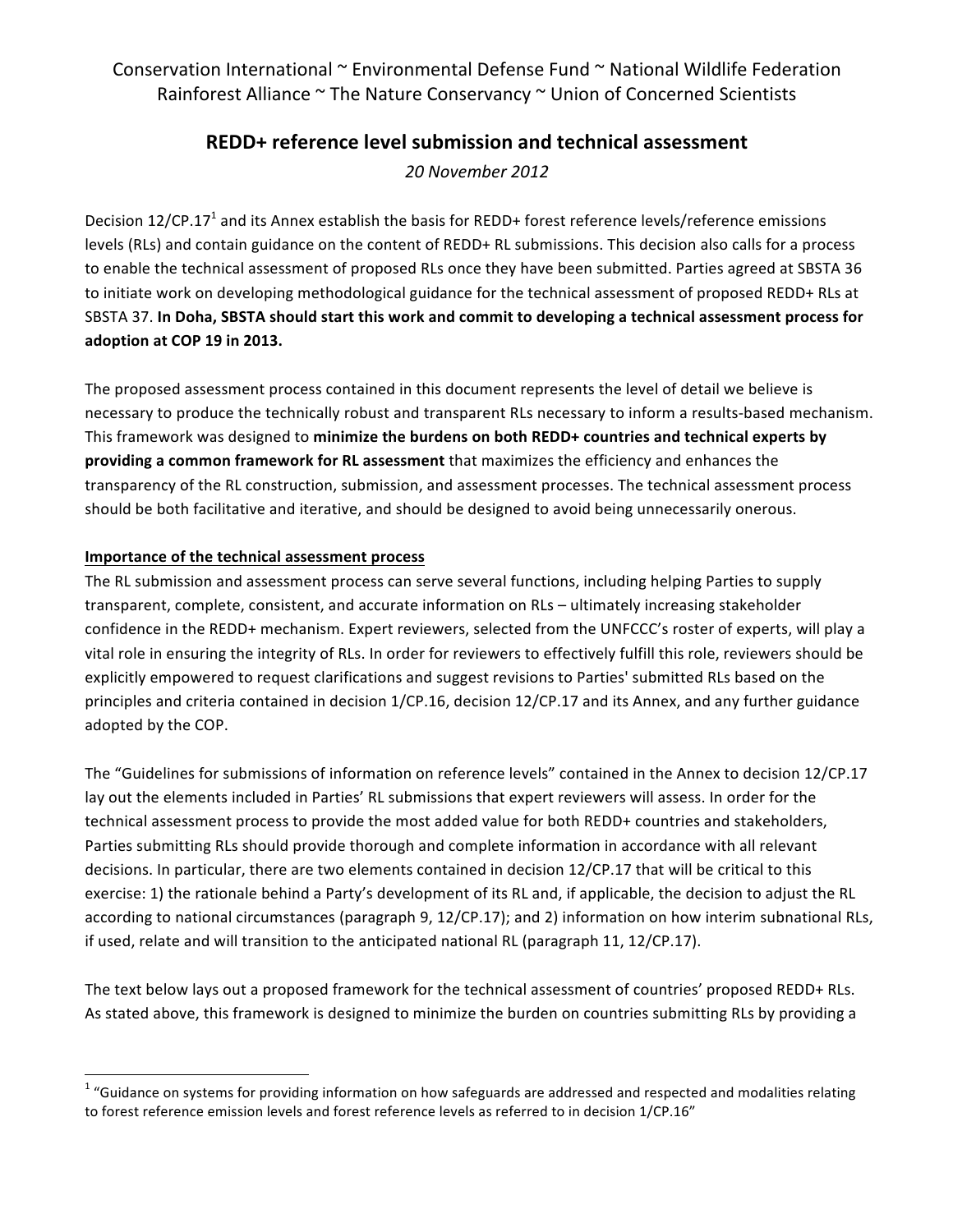common, transparent process for submitting information that can be objectively and effectively assessed by technical experts.

## **Guidelines for the assessment of information on reference levels**

The goals of the technical assessment are as follows:

- 1. To determine whether robust, transparent, complete and accurate information, consistent with guidance agreed by the Conference of the Parties (COP), is sufficient for the technical assessment of the data, methodologies and procedures used in the construction of the RL;
- 2. To ascertain that the construction of RLs is consistent with the information and descriptions used by the Party;
- 3. To provide, as appropriate, technical recommendations for improving the RL,
- 4. To provide a uniform technical assessment to support consideration by the COP of the RLs to be adopted, and
- 5. To assess whether RLs are consistent with environmental integrity and avoidance of perverse incentives.

Goal 1: To determine whether robust, transparent, complete and accurate information, consistent with guidance agreed by the Conference of the Parties (COP), is sufficient for the technical assessment of the data, methodologies and procedures used in the construction of the RL.

Expert reviewers should assess the robustness and transparency of information used in the construction of the RL, including

- a. Historical emissions, removals, forest areas, and rates and types of land use change
- b. The rationale on the development of the RL including details of national circumstances and, if adjusted, details on how the national circumstances were considered

Expert reviewers should also assess whether the Party has provided transparent, complete, consistent, and accurate information, including methodological information, used to construct RLs, including:

- a. Description of the data sets, approaches, methods, models (if applicable), and assumptions used
- b. Description of the relevant policies and plans, including how and why they were or were not included in the RL
- c. If applicable, description of how the information used in construction of the reference level differs from historical data
- d. Changes from previously submitted information
- e. Any other relevant information

Goal 2: To ascertain that the construction of RLs is consistent with the information and descriptions used by the Party.

Expert reviewers should assess whether the Party has identified the pools and gases, and the activities listed in decision 1/CP.16, paragraph 70, which have been included in RL, including:

a. Reasons for omitting any pool, gas, and/or activity from the construction of the RL, noting that significant pools, gases, and/or activities should not be excluded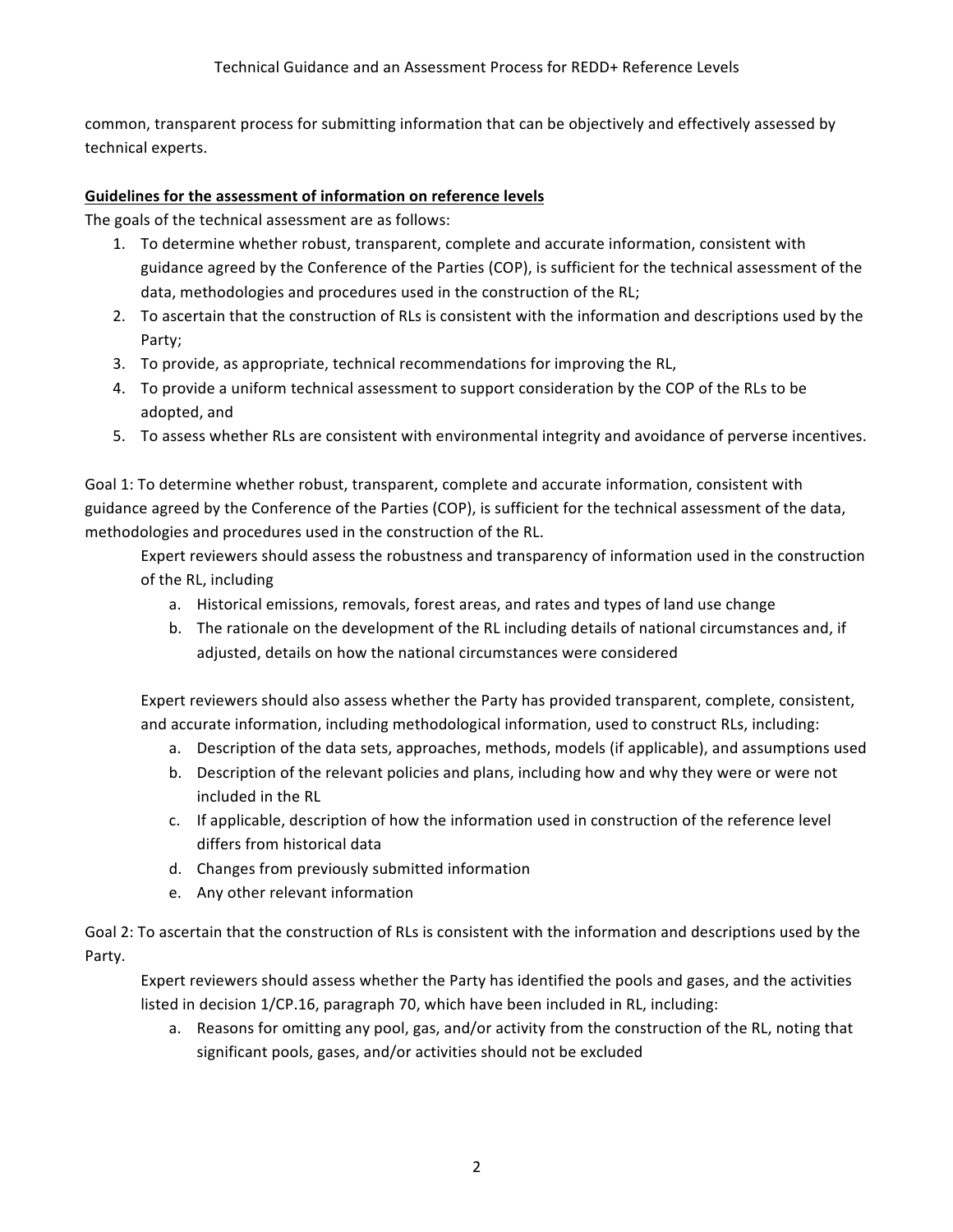- b. If applicable, reasons why the pools, gases, and/or activities used in the construction of the RL differ from those contained in national greenhouse gas inventories or in reporting to other international organizations
- c. Whether the Party has included the definition of forest used in the construction of the RL
- d. If applicable, explanation of the difference between the definition of forest used in the national greenhouse gas inventory or in reporting to other international organizations and that used in the RL
- e. Whether the Party has included information, if applicable, on how an interim subnational RL is related to and is expected to transition to a national RL

Goals 3, 4, and 5 will be met by assessing the information listed above following a procedure established in accordance with the guidelines below that allows the expert team to request clarification and/or provide technical recommendations to the developing country Party on the construction of its RL. This may include the recommendation to make revisions to elements used in its construction. The timing of the assessment process should be developed by SBSTA in consultation with the Secretariat.

## **Guidelines for Review Procedures**

- 1. Each submission will be assigned to an expert assessment team responsible for performing the technical assessment in accordance with the procedures and timeframes established in these guidelines.
- 2. Each assessment team will provide a thorough and comprehensive assessment of the submission and will, under its collective responsibility, prepare a report.
- 3. The assessment process will be coordinated by the Secretariat. Review teams will be composed of review experts selected from the roster of experts. Participating experts will serve in their personal capacity and will be neither nationals of the Party under review, nor funded by that Party.
- 4. Teams should be made up of at least three experts. The Secretariat shall ensure that in any review team one co-lead reviewer shall be from an Annex I Party and one co-lead reviewer shall be from a non-Annex I Party. The Secretariat will select the members of the review team with a view to achieving balance between experts from Annex I Parties and non-Annex I Parties.
- 5. The expert team may request clarification and/or provide technical recommendations to the developing country Party on the construction of its RL. This may include the recommendation to make revisions to elements used in its construction.
- 6. In order to facilitate the Secretariat's work, each Party should confirm to the Secretariat their active experts on the roster of experts who will be able to participate in the assessment of reference levels.
- 7. All information submitted by Parties to the Secretariat should be made publicly available on the UNFCCC's REDD+ web platform.
- 8. Prior to the review, the review teams should identify any preliminary questions requiring clarifications from the Party, as appropriate.
- 9. The Secretariat shall aim to prepare a synthesis report of the reference level assessments, and assessments of updated or revised reference levels, including comments by Parties within six months of submission. The synthesis report will be made publicly available and be published on the UNFCCC REDD+ web platform.